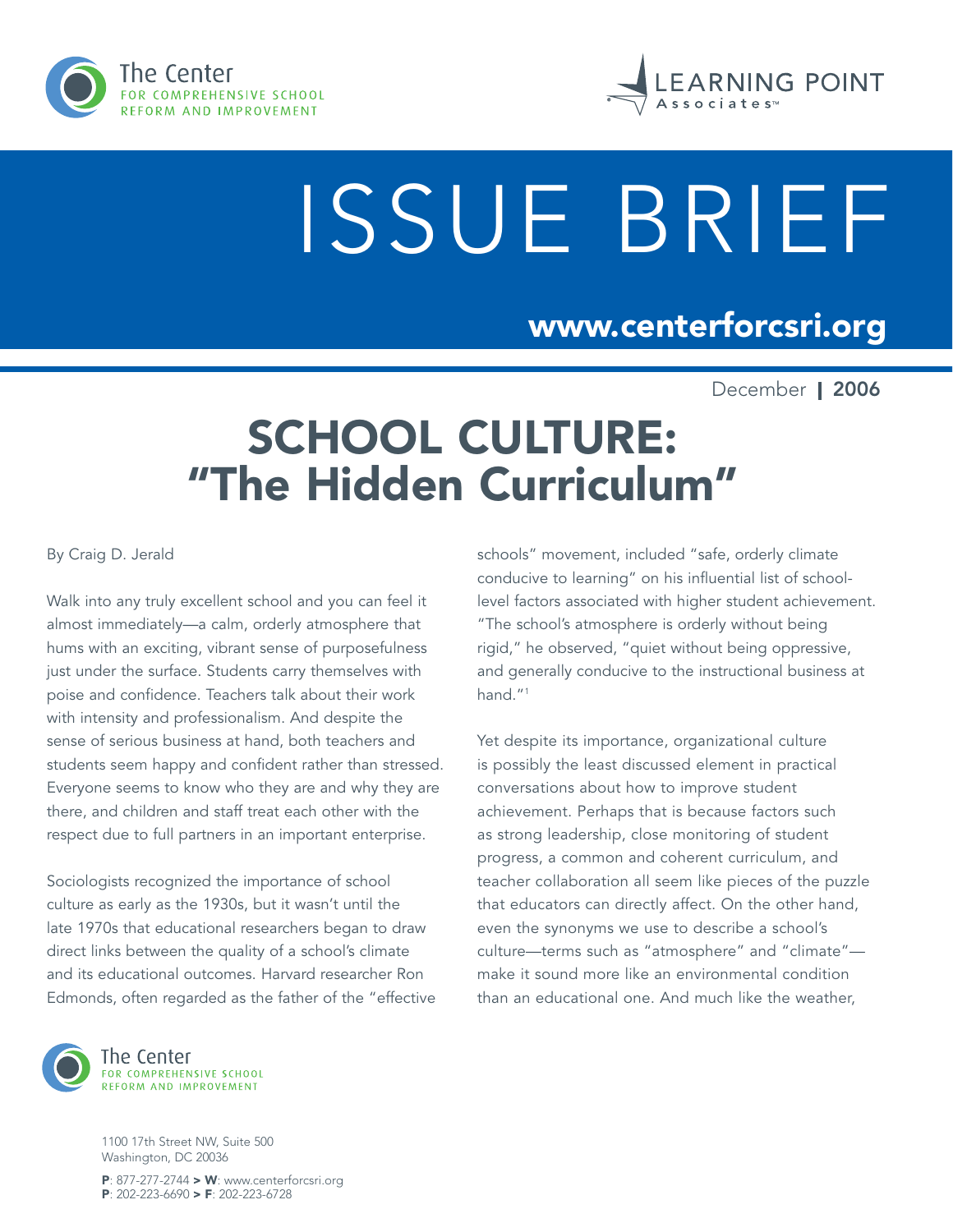school culture seems to exist beyond direct human control.

But educators in highly effective schools, especially those that serve large populations of disadvantaged students, do not seem to regard the organizational culture as beyond their control. They talk about it and work on it as if it were a tool they can shape and wield to achieve outcomes they desire. Gaining a deep understanding of what a strong, positive organizational culture looks like and how it works can help educators become more thoughtful about developing one.

## More Than "Safe and Orderly"

Too often, educators interpret the effective schools research to mean that the school's climate should be safe and orderly—and *only* safe and orderly. Few would argue that those attributes are unimportant. Beyond the ethical responsibility to provide children with safe surroundings, such conditions help protect instructional time from needless interruptions and distractions. But discussions of school climate that begin and end with classroom management and student discipline miss an important part of the puzzle. A truly positive school climate is not characterized simply by the absence of gangs, violence, or discipline problems, but also by the *presence* of a set of norms and values that focus everyone's attention on what is most important and motivate them to work hard toward a common purpose.

Analyzing an extensive body of research on organizational culture, leadership and change experts Terrance Deal and Kent Peterson contend that "the culture of an enterprise plays the dominant role in exemplary performance." They define school culture as an "underground flow of feelings and folkways [wending] its way within schools" in the form of vision and values, beliefs and assumptions,

rituals and ceremonies, history and stories, and physical symbols. 2

According to Deal and Peterson, research suggests that a strong, positive culture serves several beneficial functions, including the following:

- Fostering effort and productivity.
- Improving collegial and collaborative activities that in turn promote better communication and problem solving.
- Supporting successful change and improvement efforts.
- Building commitment and helping students and teachers identify with the school.
- Amplifying energy and motivation of staff members and students.
- Focusing attention and daily behavior on what is important and valued. 3

Russell Hobby of Britain's Hay Group suggests, "Viewed more positively, culture can also be the ultimate form of 'capacity'—a reservoir of energy and wisdom to sustain motivation and co-operation, shape relationships and aspirations, and guide effective choices at every level of the school." 4

One useful concept for understanding how culture performs those functions comes from sociology. W.I. Thomas, a pioneer in the field, observed that individuals consider something he called "the definition of the situation" before they act. 5 To take a very simple example, many people answer the telephone differently depending on whether they are in a professional or casual setting. Very young children impose their own selfcentered definitions on most situations, but society gradually suggests or imposes other definitions.

Some schools allow individuals to decide their "definition of the situation"—what the organization is about and how individuals

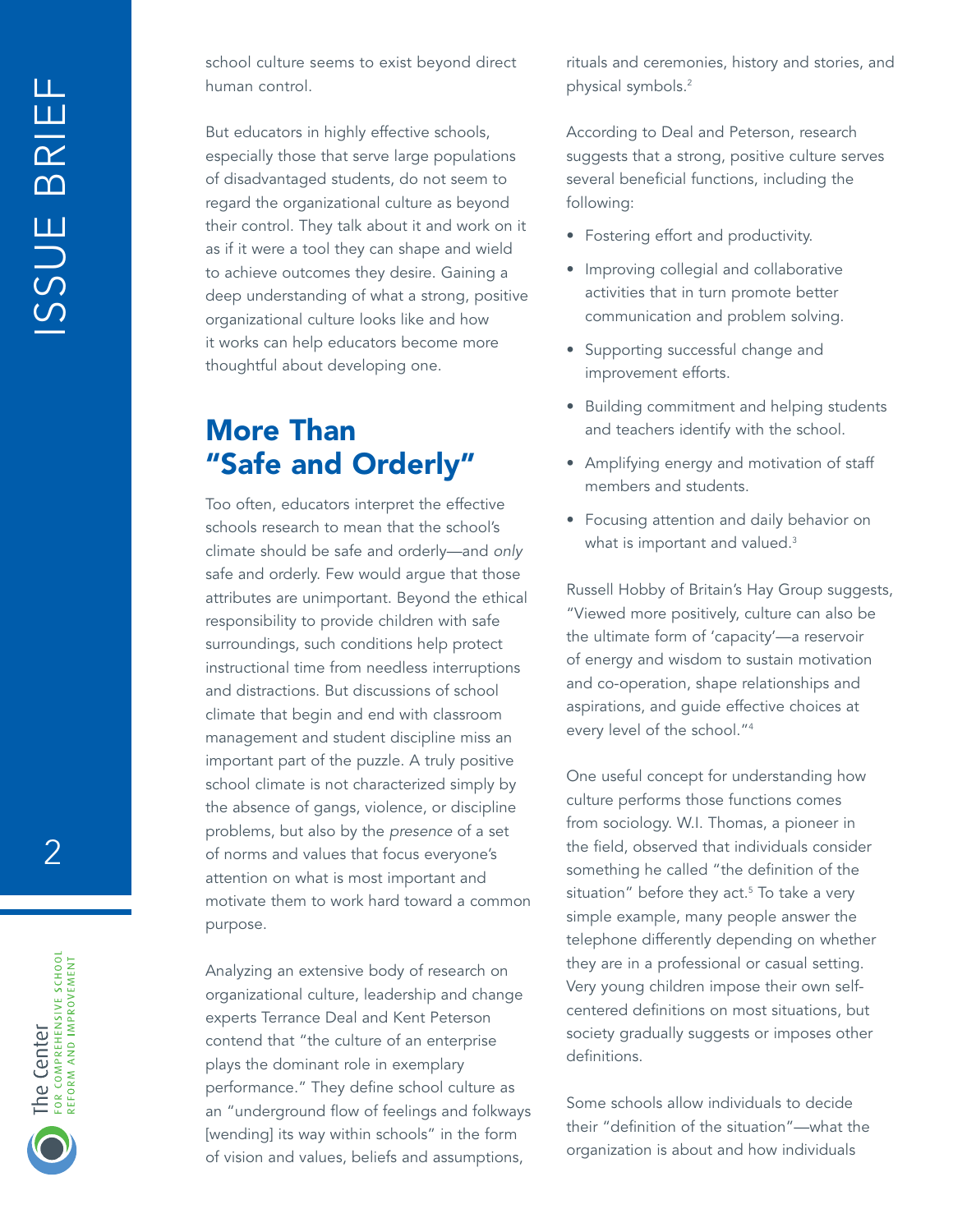should act in it. Effective schools, however, suggest a clear, common "definition of the situation" for all individuals, sending a constant stream of unambiguous signals to students and teachers about what their roles and responsibilities are. The school does that through its organizational culture.

In some high schools, for example, the organizational culture defines athletic success as paramount. In others, especially where peer cultures predominate, norms and values push social popularity as sacred. And in others, academic effort and excellence are revered or at least valued highly enough to compete for students' attention amid many other claims on it.

The instructive role of school culture is not lost on effective leaders. John Capozzi, the principal of Elmont Memorial Junior-Senior High School near Queens, New York, explains, "In addition to [a] close emphasis on classroom instruction, we have what we call our 'hidden curriculum,' which develops personal relationships between faculty and students and deliberately works at developing character."6 By identifying school culture as his "hidden curriculum," Capozzi acknowledges that like the academic curriculum, the elements of school culture can be identified and taught. Elmont's 2,000 students, most of whom are African American and Latino, produce impressive outcomes. Ninety-seven percent of entering ninth graders graduate on time with a regular diploma, and 88 percent of its 2005 graduates earned a prestigious Regents Diploma.7

At University Park Campus School in Worcester, Massachusetts, students begin learning the "culture curriculum" even before the first day of school. Entering seventh graders are required to attend a three-week August Academy. "It allows students a chance to meet their teachers, meet their peers, and experience school a full three weeks before the school year starts [and] provides them with a comfort level," says Principal June Eressy. "But the most important thing is they get to understand the culture of the school. They get to understand that we are serious about education and that we are serious about them going to college. They need to start thinking about it now to get where they need to be."8

Teachers at University Park's August Academy accomplish that goal through a combination of overt messages and subtle lessons that emphasize not only academics but also the values and behaviors the school expects of students. "We work on interdisciplinary units during that time," Eressy explains. "I wanted the kids to be reading a book they could finish in three weeks, because in my experience a lot of urban kids don't finish what they start, so I want them to learn right from the get go: 'You start it, you finish it.'"9

University Park establishes a "definition of the situation" that tells students they are capable young people who *will* work hard and go to college. The results are impressive. Although three quarters of University Park's students are low income, compared with only about 30 percent statewide, 90 percent of the school's 10th graders scored proficient or advanced on the Massachusetts mathematics assessment in 2005, beating a statewide 29 percent by a huge margin.10 And all of its students get accepted to college, with most going on to four-year institutions.11

Still, although many effective schools couple an ambitious academic ethos with warm, caring, and supportive relationships, Eressy warns that schools too often focus on nurturing alone. "There are too many schools that have succeeded in building warm and caring and nurturing places for kids but have failed to translate that into a culture of high expectations," she says. "That doesn't do the kids any good."12 Research bears out her assertion. A large study of middle school climate involving 30,000 students in Chicago Public Schools found that social support has a

FOR COMPREHENSIVE SCHOOL<br>REFORM AND IMPROVEMENT

he Center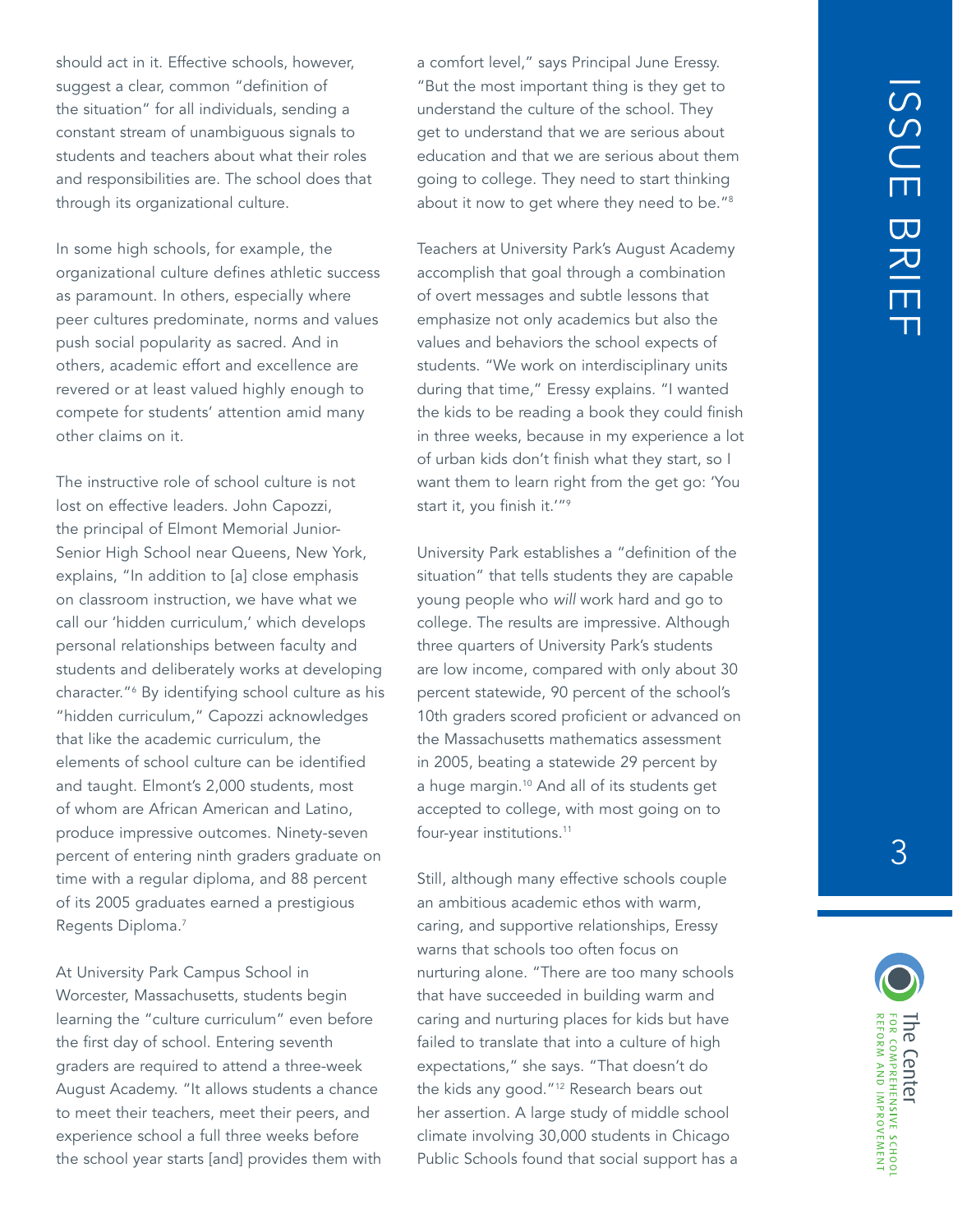positive effect on academic achievement but only when coupled with a climate of strong "academic press."<sup>13</sup>

A school's culture sends signals not only to students but also to staff. Teachers and school leaders also must work to build positive norms related to their own work. According to Robert Marzano, this part of a school's culture has to do with professionalism and collegiality whether teachers believe and act as if they can achieve positive outcomes for students and whether they support each other, working collaboratively to achieve common goals.14 In a study of social relations in Chicago elementary schools in the 1990s, Anthony Bryk and Barbara Schneider found that one powerful factor affecting school improvement was whether staff in the school trusted each other.<sup>15</sup> Marzano advises schools to take a proactive approach to establishing a professional culture—defining norms and expectations clearly, creating governance procedures that give teachers an active role in decision making, and ensuring that teachers can engage in meaningful professional development focused on improving classroom instruction in the subjects they teach.<sup>16</sup>

Building a strong culture is not an overnight task. According to Bryk and Schneider, "Relational trust is not something that can be achieved simply through some workshop, retreat, or form of sensitivity training, although all of these can be helpful. Rather, relational trust is forged in daily social exchanges. Trust grows over time through exchanges where the expectations held for others are validated in action."17 Creating and maintaining a strong culture—for students and teachers alike—also depends on their understanding of "the definition of the situation" defined earlier. "For relational trust to develop and be sustained," say Byrk and Schneider, both staff and students "must be able to make sense of their work together in terms of what they understand as the primary purpose of the school: Why are we really here?"18

#### Making It "Positive": Vision and Values

As Elmont and University Park illustrate, at the heart of every positive culture is a positive vision for students and staff. But vision can be a very vague and fuzzy concept, leading to vague and fuzzy definitions of the situation. What is vision really, and what are its pieces and parts?

One useful definition of vision comes from James Collins and Jerry Porras, who conducted a research study of "visionary companies" that had sustained successful outcomes over long periods of time. They say that an organization's vision first consists of a well-defined "core ideology." That ideology includes a "core purpose" as well as a set of fundamental values and beliefs, the "essential and enduring tenets" of an organization.<sup>19</sup>

Do effective schools differ *measurably* from other schools in the fundamental values and beliefs shared by their staff members? Two years ago, the Hay Group set out to answer that question. The organization asked several thousand teachers across 134 randomly selected schools to participate in a "culture sort," a group exercise in which participants work together to arrange statements of belief and values in order of priority.

The study found that staff members in both high-performing and low-performing<sup>20</sup> schools ranked "measuring and monitoring results" at the top of their lists. But high-performing schools also prioritized "a hunger for improvement," "raising capability—helping people learn," "focusing on the value added," "promoting excellence—pushing the boundaries of achievement," and "making sacrifices to put pupils first." In contrast, low-performing schools valued statements such as "warmth—humour—repartee—feet on the ground," "recognising personal circumstances—making allowances toleration—it's the effort that counts,"

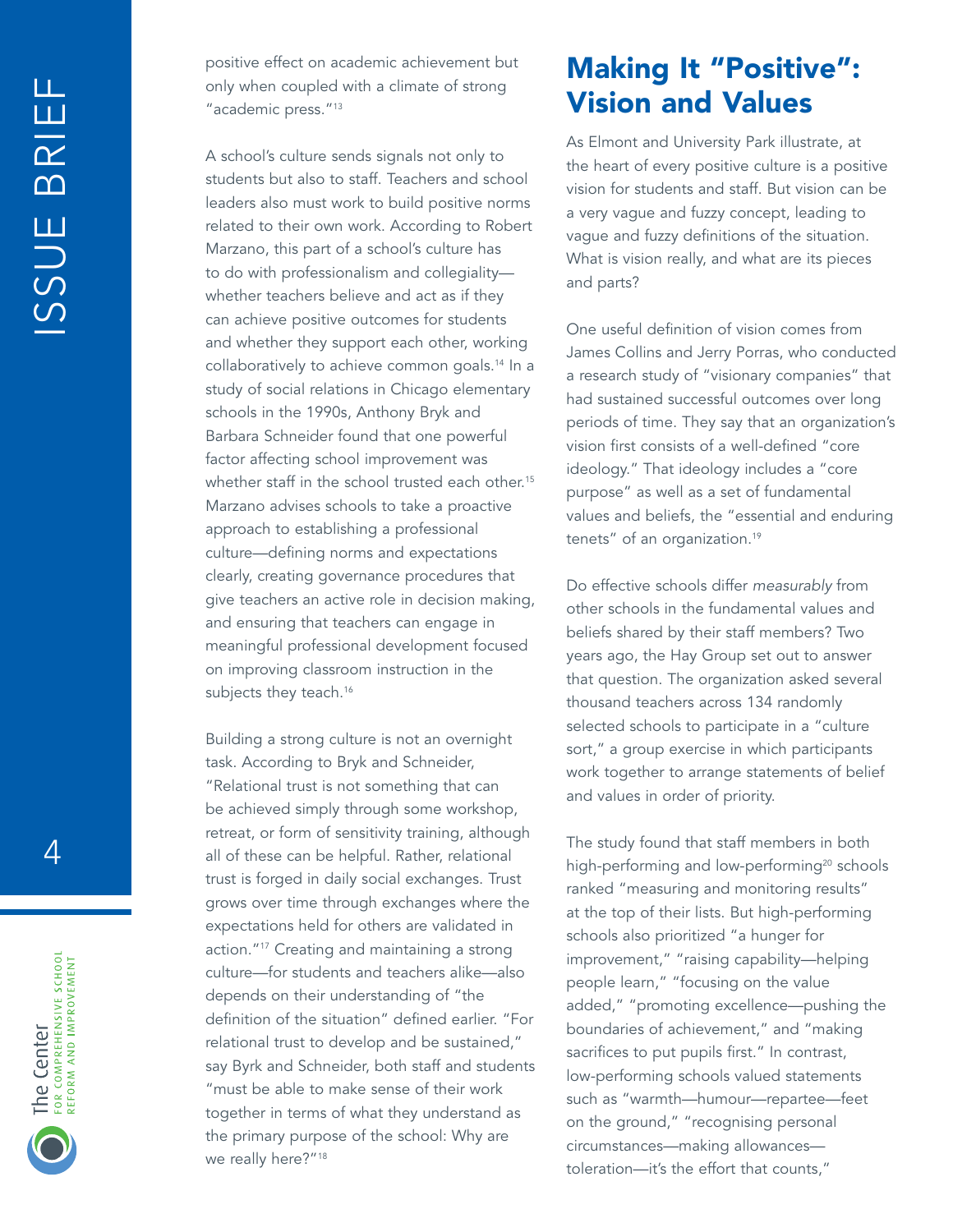and "creating a pleasant and collegial working environment."21

The second component in an organization's vision, according to Collins and Porras, consists of an "envisioned future"—a clear picture of what the organization expects to look like and what it wants to have accomplished five, 10, or even 15 years from the present. In many effective schools, the envisioned future encompasses *graduates* as well as the organization itself. Where does the school staff expect students to be five, 10, or 15 years after they graduate? The answer to that question will shape how teachers work and the messages they send to students.

#### Making It "Strong": All about Alignment

A school's culture—positive or negative stems from its vision and its established values. But whether the culture is *strong* or *weak*  depends on the actions, traditions, symbols, ceremonies, and rituals that are closely aligned with that vision. In their study of visionary companies, Collins and Porras found that "Many executives thrash about with mission statements and vision statements […] that evoke the response 'True, but who cares?' […] Building a visionary company requires 1% vision and 99% alignment."22

Some schools have a generally "positive" culture that is focused on student achievement and success but too weak to motivate students and teachers. For example, school leaders might talk about values and beliefs, but no follow-up actions, traditions, ceremonies, or rituals reinforce those messages. Similarly, a teacher might be told that improving professional practice is a value but find that the school budget provides few resources for professional development or be asked to embrace a more collegial culture only to find that no time is designated for teachers to meet and plan together. In such situations,

individuals are likely to arrive at their own definitions of the situation, which makes work toward common goals difficult. Even if the climate is pleasant and orderly, it is likely that teachers quietly disagree on what their primary responsibilities are and what the main purpose of the institution is, making improvement planning and instructional collaboration nonproductive. Students receive little guidance and are left to come up with their own answers to the question, "What am I here for?" Although most follow the rules, academic effort is considered voluntary.

In contrast, effective schools make sure that even the smallest aspects of daily life align with the core ideology and envisioned future. No symbol or ceremony is too minor to be coopted into serving the larger vision. For example, fifth graders who enter Washington, D.C.'s, Key Academy middle school this fall will be asked to identify themselves as members of the "Class of 2018"—the year their teachers expect them to graduate from *college*. Visitors to the school are encouraged to ask students what class they are in, and students invariably provide their intended college graduation date. Teachers talk frequently about what college they attended and their diplomas hang on the walls of the school. Identification cards outside teachers' classrooms list their alma maters along with their names.

To be sure, many middle schools encourage students to begin thinking about college. But Key Academy envelops students in a ubiquitous and infectious set of symbols, ceremonies, and traditions that foster *ambition* and *effort* focused on the unifying vision—preparing every single student to go to college. Not surprisingly, the school's mostly low-income African-American students consistently garner the highest middle school assessment results in the city, and many of its graduates win admission (and sometimes substantial scholarships) to competitive public and private high schools.

FOR COMPREHENSIVE SCHOOL<br>REFORM AND IMPROVEMENT

he Center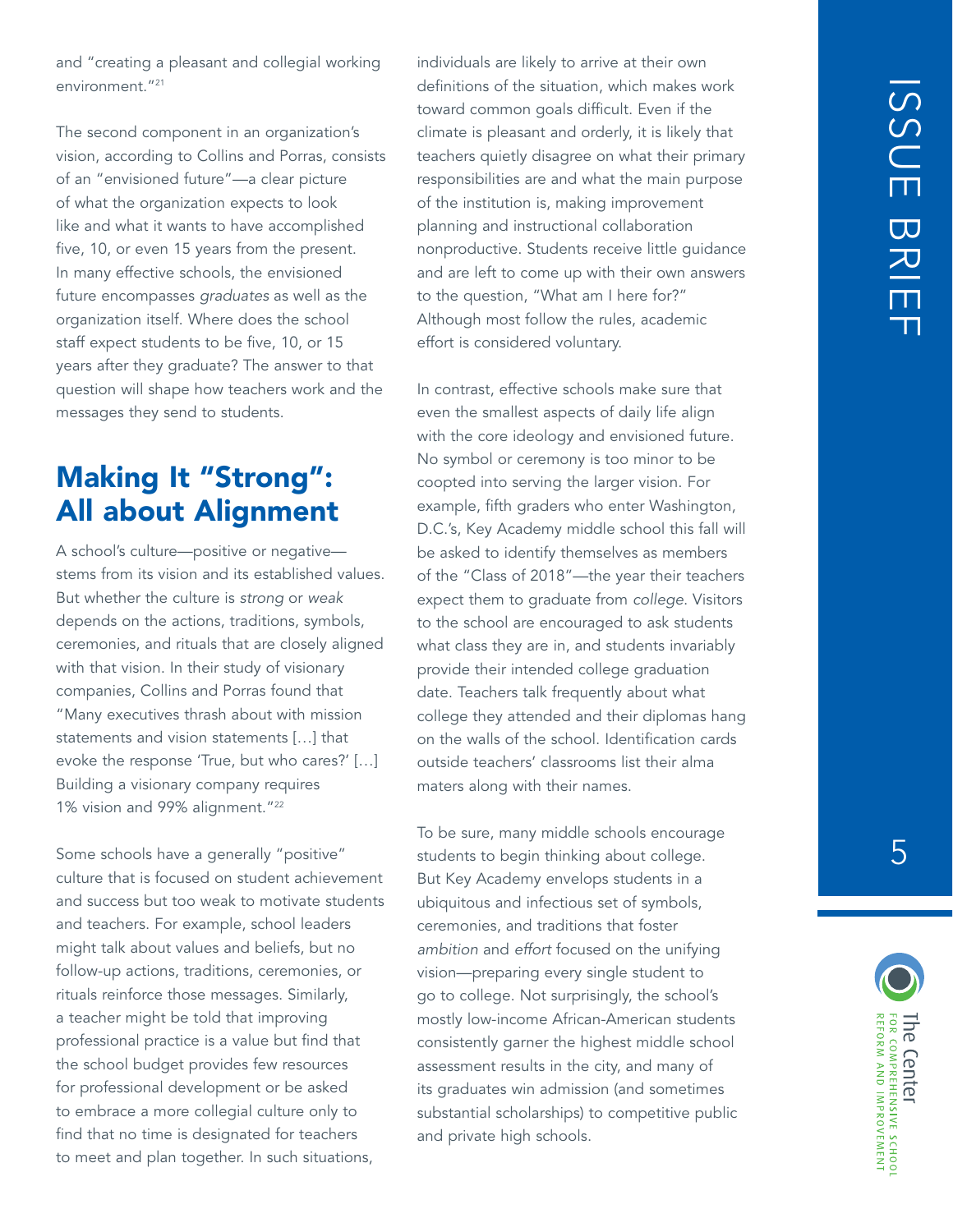Staff members in effective schools also see concrete signs that reinforce the school's professed culture. If the school values raising student achievement, then the most proficient teachers are assigned to the hardest-to-reach students. If family involvement is valued, all staff learn how to engage in partnerships with parents. The core ideology is monitored, reinforced, and supported.

Hobby of the Hay Group lists five kinds of "reinforcing behaviors" as follows that send strong signals about vision and values:

- *Rituals:* celebrations and ceremonies, rites of passage, and shared quirks and mannerisms.
- *Hero Making:* role models, hierarchies, public rewards, and mentors.
- *Storytelling:* shared humor, common anecdotes, foundation myths, and both oral and written history.
- *Symbolic Display:* decoration, artwork, trophies, and architecture.
- *Rules:* etiquette, formal rules, taboos, and tacit permissions.<sup>23</sup>

At Dayton's Bluff Elementary School in St. Paul, Minnesota, for example, teachers post the state academic standards and student writing that meets them on bulletin boards. Many schools do something similar, but Dayton's Bluff teachers take one extra step—translating the standards from educator language into "kid language" in order to ensure that the bulletin boards send signals to students and not just to teachers or parents in the school. Thus, the standards that reads, "By the end of the year, we expect fourth-grade students to be able to produce a narrative account that engages the reader by establishing

a context, creating a point of view, and otherwise developing reader interest" bears the translation, "The beginning makes the reader want to keep reading your memoir."24 In schools that simply post the standards as they are written, the standards are a symbolic display targeting teachers and other staff. At Dayton's Bluff, they are a symbolic display targeting students.

When alignment is tight and the culture is strong, new students and staff members pick up on an organization's true vision and values almost immediately, whether the culture is negative or positive. According to Peterson and Deal, students "know things are different in a positive or negative way—something more than just rules or procedures." Teachers are quick to get the message too. "Within the first hour of a new assignment, teachers begin to sift through the deep silt of expectations, norms, and rituals to learn what it means to become an accepted member of the school."25

#### Conclusion

As educators come under greater pressure to achieve much better and more equitable student outcomes, they will need to leverage every tool available to them, including organizational culture. Of course, no one suggests that changing culture is simple, easy, or quick. As Michael Fullan puts it, "Reculturing is a contact sport that involves hard, labor-intensive work."26 But it is a sport that must be played more aggressively if our schools are to achieve the kinds of results we now expect of them. The first step is to help educators recognize that having a strong, positive culture means much more than just safety and order.

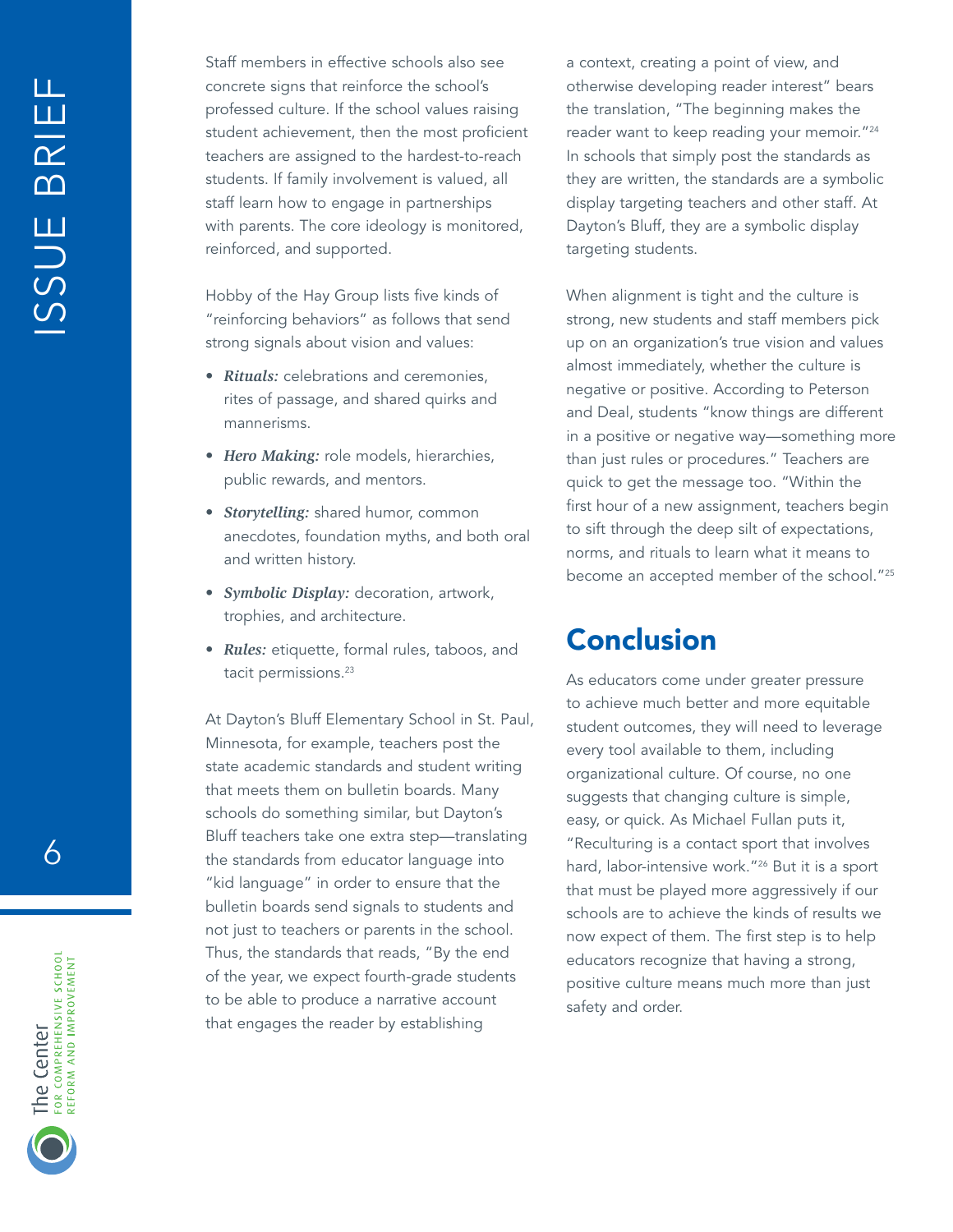## Endnotes

1 Edmonds, R. (1979, March/April). *Some schools work and more can. Social Policy, 9*(5), 28–32. (p. 32)

2 Deal, T. E., & Peterson, K. D. (1999). *Shaping school culture: The heart of leadership.* San Francisco: Jossey-Bass. (pp. 1–3)

3 Deal, T. E., & Peterson, K. D. (1999). *Shaping school culture: The heart of leadership.* San Francisco: Jossey-Bass. (pp. 7–8)

4 Hobby, R. (2004, March). *A culture for learning: An investigation into the values and beliefs associated with effective schools. London: Hay Group Management.* (p. 6). Retrieved October 3, 2006, from http://www.haygroup. co.uk/downloads/Culture\_for\_Learning.pd f

5 Thomas, W. I. (1969, March). *The unadjusted girl* (Reprint ed.). Glen Ridge, NJ: Patterson Smith. (Original work published 1923).

6 Chenoweth, K. (2006, April 4). Much better than adequate progress. *Washington Post* Online. Retrieved October 3, 2006 from http://www.washingtonpost.com/wp-dyn/ content/article/2006/04/04/AR2006040400644.htm l

7 New York Department of Education. (2006, April). *New York state school report card: Elmont Memorial Junior-Senior High School in Sewanhaka Central High School District, 2004–05.* (p. 3). Retrieved October 3, 2006 from http:// emsc33.nysed.gov/repcrd2005/cir/280252070002.pd f

8 Eressy, J. (2005, September). *The University Park Campus School in Worcester, Massachusetts.* Presentation given at the Alliance for Excellent Education's High School Achievement Forum, Washington, DC. Audio file retrieved October 3, 2006, from http://www.all4ed.org/events/ UPCS.htm l

9 Eressy, J. (2005, September). *The University Park Campus School in Worcester, Massachusetts.* Presentation given at the Alliance for Excellent Education's High School Achievement Forum, Washington, DC. Audio file retrieved October 3, 2006, from http://www.all4ed.org/events/ UPCS.htm l

10 Massachusetts Department of Education. (2006). *2005 MCAS report (school) for grade 10 students.* Retrieved October 3, 2006, from http://profiles.doe.mass.edu/ mcas.aspx?mod e =school&yea r =2005&grad e =10&student\_ cod e =AL&filterB y =

11 Massachusetts Department of Education. (n.d.). *2004–05 plans of high school graduates report.* Retrieved October 3, 2006, from http://profiles.doe.mass.edu/ plansofhsgrads.aspx?mod e =school&orderB y =

12 Eressy, J. (2005, September). *The University Park Campus School in Worcester, Massachusetts.* Presentation given at the Alliance for Excellent Education's High School Achievement Forum, Washington, DC. Audio file retrieved October 3, 2006, from http://www.all4ed.org/events/ UPCS.htm l

13 Lee, V. E., & Smith, J. B. (1999, Winter). Social support and achievement for young adolescents in Chicago: The role of school academic press. *American Educational Research Journal, 36*(4), 907–945.

14 Marzano, R. J. (2003). *What works in schools: Translating research into action.* Alexandria, VA: Association for Supervision and Curriculum Development. (pp. 60–61)

15 Bryk, A. S., & Schneider, B. (2002). *Trust in schools: A core resource for improvement.* New York: Russell Sage Foundation. (p. xiv). In 1994, the researches conducted surveys of educators in Chicago public schools and analyzed those findings along with data on student achievement: "A relatively small number of survey items, on what we began to call relational trust, sharply distinguished schools moving forward under reform from those that were not."

16 Marzano, R. J. (2003). *What works in schools: Translating research into action.* Alexandria, VA: Association for Supervision and Curriculum Development. (p. 65)

17 Bryk, A. S., & Schneider, B. (2002). *Trust in schools: A core resource for improvement.* New York: Russell Sage Foundation. (pp. 136–137)

18 Bryk, A. S., & Schneider, B. (2002). *Trust in schools: A core resource for improvement.* New York: Russell Sage Foundation. (p. 137)

19 Collins, J. C., & Porras, J. I. (1998). Building your company's vision. In *Harvard business review on change* (pp. 21–54). Boston: Harvard Business School Press. (p. 21)

20 Schools were sorted into performance categories based on a "value-added" analysis of three years of student assessment data.

21 Hobby, R. (2004, March). *A culture for learning: An investigation into the values and beliefs associated with effective schools.* London: Hay Group Management. (p. 67). The full report, which includes a step-by-step description of the Culture Sort activity as well as a list of the 30 values statements the Hay Group used in its research, can be found online at http://www.haygroup.co.uk/downloads/ Culture\_for\_Learning.pd f

22 Collins, J. C., & Porras, J. I. (1998). Building your company's vision. In *Harvard business review on change*  (pp. 21–54). Boston: Harvard Business School Press. (p. 49)

23 Hobby, R. (2004, March). *A culture for learning: An investigation into the values and beliefs associated with effective schools.* London: Hay Group Management. (p. 9). Retrieved October 3, 2006, from http://www.haygroup. co.uk/downloads/Culture\_for\_Learning.pd f

24 Achievement Alliance. (2005). *"Excuses are dream killers."*  Washington, DC: Author. (p. 11). Retrieved October 3, 2006, from http://www.achievementalliance.org/files/ DaytonsBluff.pd f

25 Peterson, K. D., & Deal, T. E. (2002). *The shaping school culture fieldbook.* San Francisco: Jossey-Bass. (p. 8)

26 Fullan, M. (2001). *Leading in a culture of change.* San Francisco: Jossey-Bass. (p. 44)